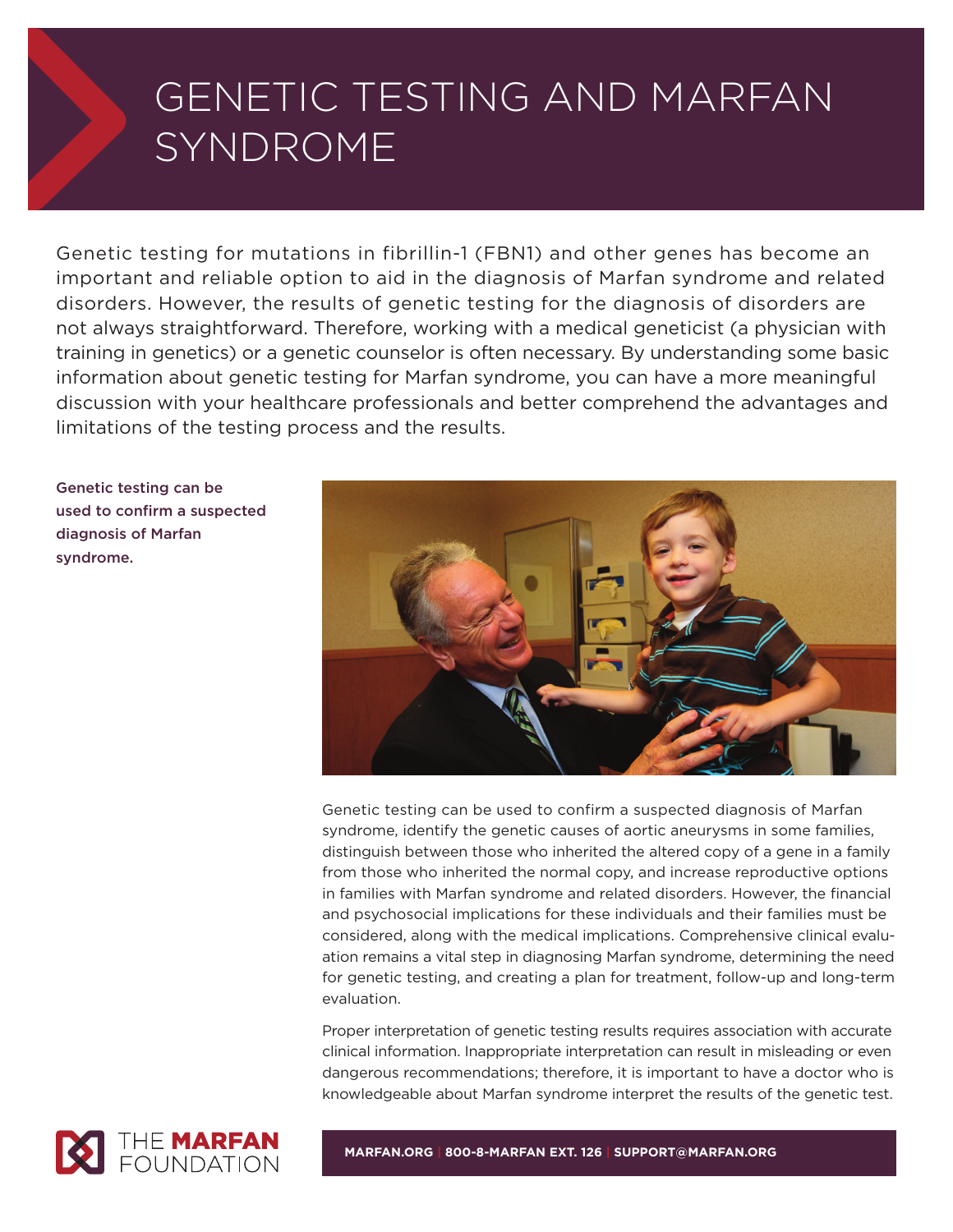- For people with a family history of Marfan syndrome, genetic testing can help confirm or rule out the diagnosis.
- Some of the features of Marfan syndrome can be found in other related disorders; therefore, genetic testing may be helpful when a diagnosis cannot be determined through a clinical evaluation.
	- ° Even if an individual's diagnosis remains uncertain after clinical evaluation and genetic testing, his or her features can still be treated effectively.
- Genetic testing can be useful for family planning purposes and may help facilitate discussion regarding preimplantation genetic diagnosis (PGD) and prenatal diagnosis, and allow for an accurate reproductive risk assessment.
	- ° Identification of an FBN1 gene mutation in the person with Marfan syndrome is necessary to pursue prenatal diagnosis, preimplantation genetic diagnosis (PGD), or diagnosis of a pre-symptomatic family member by gene-based studies.

## **How is Marfan syndrome inherited?**

It is important to understand how Marfan syndrome is inherited to understand how genetic tests are used. Each person has two copies of most genes in their cells. When a couple has a child, each parent transmits only one copy to the child. Disorders in which there is a mutation, or change, in one copy of a gene that produce a medical condition are called dominant disorders. Marfan syndrome is a dominant disorder in which one copy of the FBN1 gene has a mutation that affects the function of the protein, fibrillin-1, produced under the direction of the gene. If a potential parent has Marfan syndrome, each child born to that parent has a 50 percent chance of inheriting the mutated copy of the gene and, therefore, of having Marfan syndrome. If the child inherits the normal copy of the gene from the affected parent, then he or she is not at risk of developing Marfan syndrome and does not have an altered copy to pass to his or her children. About 25 percent of people with Marfan syndrome do not have an affected parent. They are the first person in their family who has Marfan syndrome. This change in the gene is called a spontaneous mutation, and it almost always occurs during the course of the egg or the sperm being made.

## **How is genetic testing done?**

A gene is made up of DNA, which has four building blocks, called nucleotides (known by their abbreviated names: A, C, G, and T). The cell uses the nucleotides as instructions to make a specific protein. If there is a mutation or change in the nucleotide sequence, the protein may not function properly and cause a medical condition such as Marfan syndrome. Genetic testing looks for mutations or changes in the nucleotides. If a mutation or change is found in a gene, that person may have the medical condition associated with that gene mutation.

If no mutation is found during the gene sequencing (genetic testing) and a person has clinical features of the disease, then a whole part of the gene could be missing. This is called a deletion. Further testing is required for confirmation.

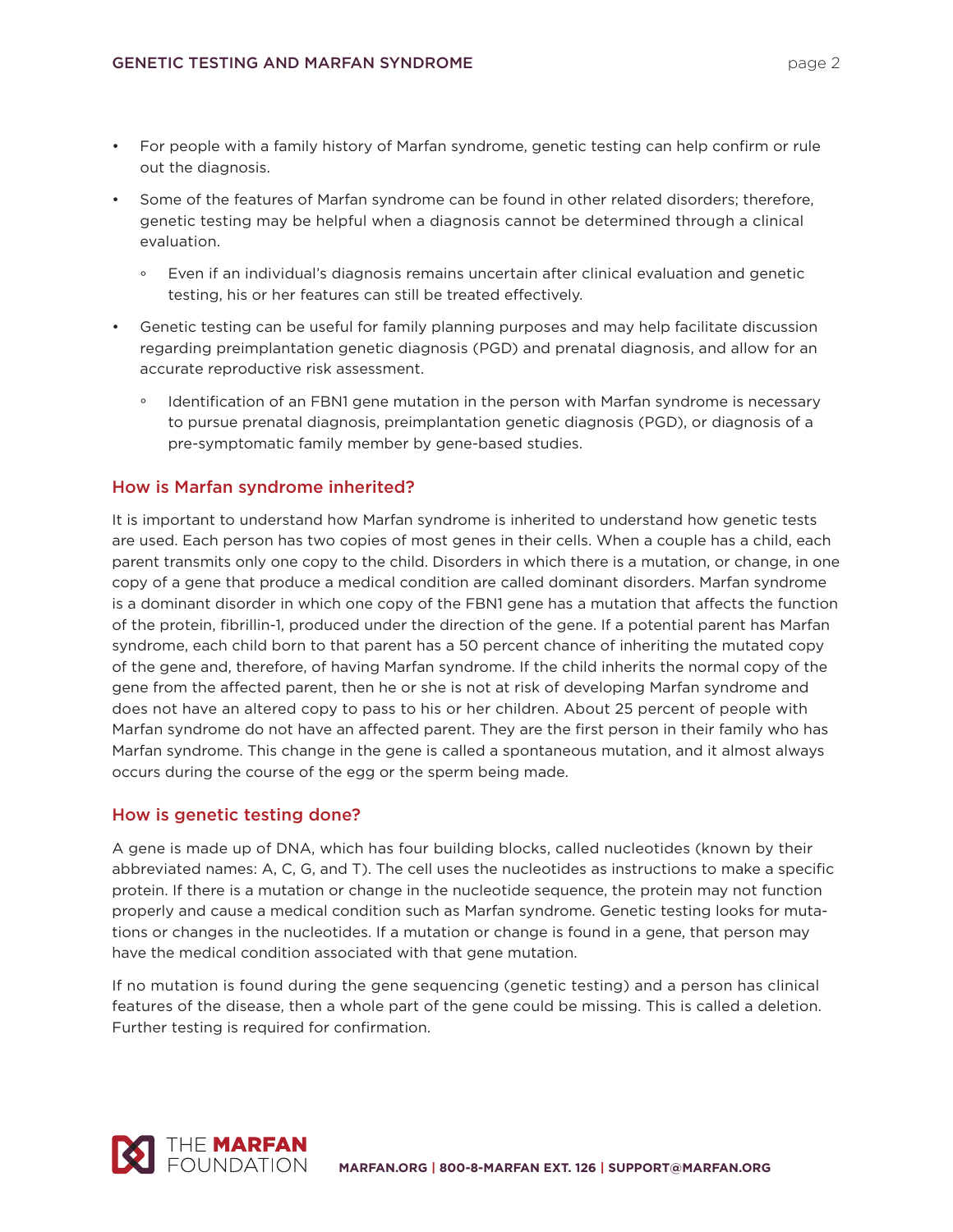Here are some common questions about genetic testing.

- Does the failure to identify a mutation in the FBN1 gene exclude the diagnosis of Marfan syndrome? No, current best estimates suggest that no mutation is found in about 5–10 percent of people with clear-cut Marfan syndrome. This occurs because of the nature of the change in the gene (mutation) or a variety of technical problems.
- Does the presence of an FBN1 gene mutation establish the diagnosis of Marfan syndrome? No, FBN1 gene mutations can be found in many disorders that have some clinical overlap with Marfan syndrome (see table on page 5). This is why a thorough clinical evaluation and review of family history are essential to make a diagnosis. In addition, some sequence changes in the gene are innocent; that is, they do not disrupt protein function or cause a medical condition.
- Does the type or location of the mutation predict whether someone has or will develop Marfan syndrome? Only to an extent. There is no clearly defined relationship between the location of a mutation and the severity of the condition that will result. Mutation identification currently has some limited value, but it has not been proven to reliably guide clinical management. When a clinical diagnosis of Marfan syndrome is made based on the strict diagnostic criteria (*J Med Genet* 2010;47:476-485), genetic testing does not alter clinical management.

## **In what situations might genetic testing be recommended?**

There are several instances when genetic testing may be beneficial.

- Adults with Marfan syndrome who are considering having children often consider genetic testing to pursue preimplantation or prenatal diagnosis options. Pursuing these options is a personal decision. Technology today allows couples to prescreen embryos using in-vitro fertilization and implant embryos that do not carry the FBN1 gene mutation found in one of the parents. However, this method is only a screening tool and confirmatory testing should be completed during the pregnancy. Additionally, genetic testing of an already established pregnancy is available through prenatal testing. This can be done by two different methods. The first is called chorionic villus sampling (CVS), which is a procedure performed at 10-11 weeks gestation by transabdominal or trans-cervical removal of placental cells. The second procedure is called amniocentesis, which is a procedure performed at approximately 16-18 weeks gestation by transabdominal removal of amniotic fluid. Either sample can be tested for a gene mutation. The parent's mutation must first be identified before considering these options.
- Children, who are at a 50 percent chance of inheriting Marfan syndrome from an affected parent, may benefit from genetic testing because early clinical evaluation of infants and young children may not allow for confirmation of the diagnosis. Clinical features may emerge as the child ages, at which point the diagnosis can usually be confirmed. A child with a positive genetic test who does not have clinical features should be monitored on an ongoing basis.
- People who have one of the cardinal features of Marfan syndrome, aortic dilatation or dissection or ectopia lentis (dislocated lens), but no other obvious signs of the disorder, may benefit from genetic testing. As the established diagnostic criteria indicates, an FBN1 gene mutation known to be associated with Marfan syndrome in the presence of either of the cardinal features is sufficient to make the diagnosis. Some individuals with isolated ectopia lentis also have mutations in the gene.

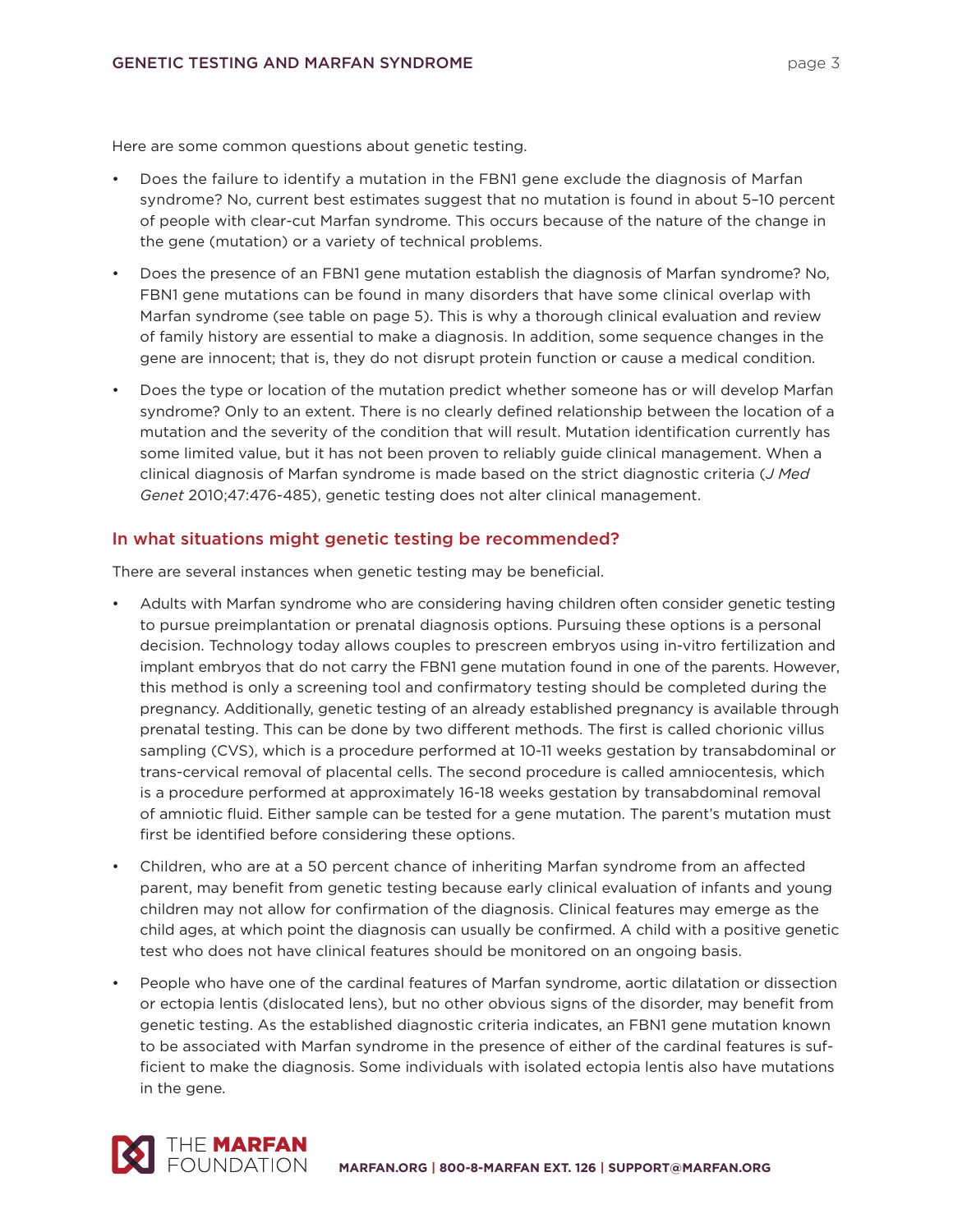- When someone has features of more then one disorder, a genetic test may be informative in considering differential diagnosis and may indicate a specific course of treatment. For example, people with Loeys-Dietz syndrome, a connective tissue disorder caused by mutations in the TGFBR1 or TGFBR2 genes, may have many features of Marfan syndrome. Individuals with Loeys-Dietz syndrome may also display other unique features such as cleft palate or club foot; however, they do not develop lens dislocation. Most importantly, individuals with Loeys-Dietz syndrome tend to have arterial tortuosity (twisting arteries, primarily in head and neck vessels) with a risk of aneurysms throughout the arterial tree. These aneurysms tend to tear or rupture at younger ages and smaller dimensions when compared to those in people with Marfan syndrome. This clinical difference leads to early imaging and the use of different thresholds for surgical intervention. Not all individuals with Loeys-Dietz syndrome have striking craniofacial abnormalities. Individuals with some features of Marfan syndrome who do not have lens dislocation should be evaluated for features of Loeys-Dietz syndrome, and any suspicion should prompt genetic testing. Clinical findings can help determine the order of evaluation of FBN1 and the TGFBR1 and TGFBR2 genes.
- Families with a history of aortic aneurysm or dissection may choose imaging or genetic testing to identify those in the family who may be at risk. Researchers have identified numerous genes that are associated with aortic aneurysm and dissection.

## **What are the limitations of genetic testing in Marfan syndrome?**

There are several limitations in the effective use of genetic tests for Marfan syndrome.

- Although the current tests to identify a mutation in the FBN1 gene are very effective, a limited group of people may require more than the usual testing to identify the alteration. For example, gene sequencing may not find mutations if part or all of one copy of a gene is missing.
- Mutations in the FBN1 gene can cause conditions other than Marfan syndrome (see Table on page 5); therefore, it can be difficult to predict what condition to expect when a mutation is found.
- Family members with the same mutation causing Marfan syndrome can show wide variation in the timing of onset and severity of many of the complications.

## **What is the cost of genetic testing?**

The initial identification of a mutation (through sequence analysis) in the first person in a family is expensive, ranging between \$1,400 and \$2,000, depending on the laboratory. Health insurance plans differ in the coverage of mutation analysis. Once a mutation has been identified, detection of the known familial mutation can be performed reliably in other family members at a greatly reduced cost of approximately \$250–\$400 per person.

As genetic testing becomes more widely utilized, it is possible that costs may come down and more insurance companies will cover it.

## **Where can I get genetic testing?**

Certified laboratories that provide genetic testing for Marfan syndrome as a clinical service are listed on the Gene Clinics Laboratory Directory (genetests.org). Additional laboratories may perform

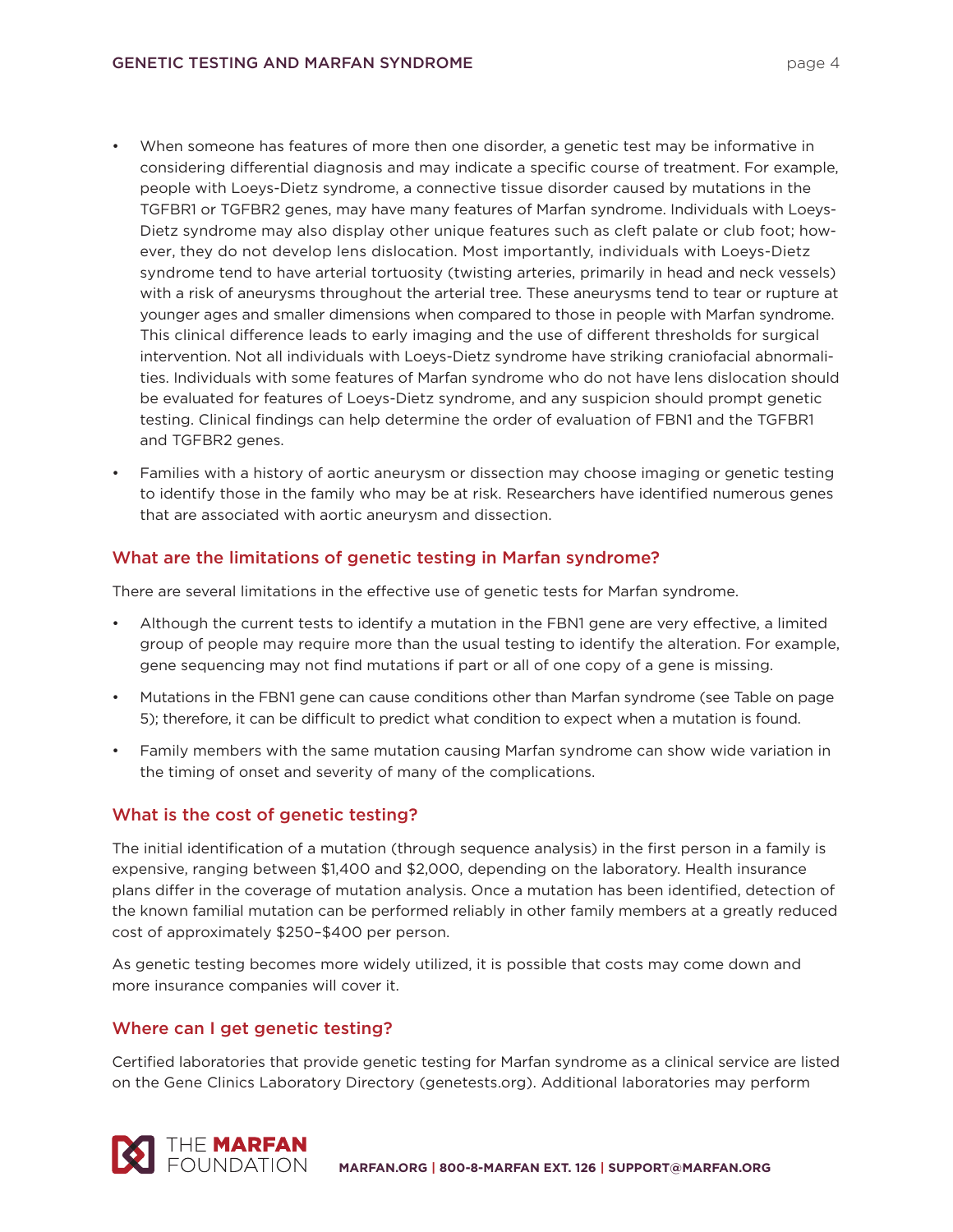|--|--|

| <b>Conditions That Overlap With Marfan Syndrome</b>                     |                                                                                                |                       |                                                |
|-------------------------------------------------------------------------|------------------------------------------------------------------------------------------------|-----------------------|------------------------------------------------|
| Condition                                                               | <b>Overlap with Marfan Syndrome</b>                                                            | Mutation in FBN1?     | <b>Mutations in Other Genes</b>                |
| <b>Beals Syndrome</b>                                                   | Mitral valve prolapse; skeletal findings                                                       | <b>No</b>             | FBN <sub>2</sub>                               |
| Vascular Ehlers-Danlos<br>Syndrome                                      | Skin and skeletal findings; aortic<br>aneurysm/tear (selected types only)                      | <b>No</b>             | COL3A1                                         |
| <b>Familial Thoracic Aortic</b><br>Aneurysm and Dissection <sup>1</sup> | Aortic enlargement/tear; variable<br>skeletal findings                                         | Generally not         | ACTA2, MYH11, MYLK,<br>PRKG1                   |
| Homocystinuria                                                          | Mitral valve prolapse; eye lens<br>dislocation; skin and skeletal findings                     | <b>No</b>             | Several                                        |
| Loeys-Dietz Syndrome <sup>2</sup>                                       | Aortic aneurysm/tear; skin and skeletal<br>findings                                            | <b>No</b>             | TGFBR1, TGFBR2                                 |
| Ectopia Lentis Syndrome                                                 | Eye lens dislocation; skeletal findings                                                        | Yes                   | <b>ADAMTS4L</b>                                |
| <b>MASS Phenotype</b>                                                   | Mitral valve prolapse; myopia; borderline<br>aortic enlargement; skin and skeletal<br>findings | At least<br>sometimes | Not known                                      |
| Shprintzen-Goldberg<br>Syndrome                                         | Aortic enlargement; skin and skeletal<br>findings                                              | Rare                  | SKI                                            |
| Stickler Syndrome                                                       | Eye features; some skeletal findings                                                           | <b>No</b>             | COL2A1, COL11A1,<br>COL11A2, COL9A1,<br>COL9A2 |

1. In addition, the TGFBR1, TGFBR2, SMAD3, and TGFB2 genes have been associated with FTAAD and other disorders that have specific outward physical characteristics.

2. Also, changes in the SMAD3 and TGFB2 genes have been implicated in causing syndromes which have similarities to Loeys-Dietz syndrome.

genetic testing. It is recommended that a medical professional experienced with the diagnosis of Marfan syndrome coordinate testing. In some circumstances, testing may also be available as part of a research study.

# **What is the Genetic Information Nondiscrimination Act and how may it impact my family?**

In the past, people have hesitated pursuing genetic testing because they were concerned that the information may result in discrimination, such as being refused health insurance or employment. The Genetic Information Nondiscrimination Act (GINA) took effect in November 2009, protecting every American against genetic discrimination in both health insurance and employment. Specifically, GINA strictly prohibits the following:

In healthcare:

• Health insurers may not require individuals to provide their genetic information or the genetic information of a family member to the insurer for eligibility, coverage, underwriting, or premiumsetting decisions. However, a health insurer may request that an individual provide genetic information if coverage of a particular claim may be appropriate only if a genetic risk is known.

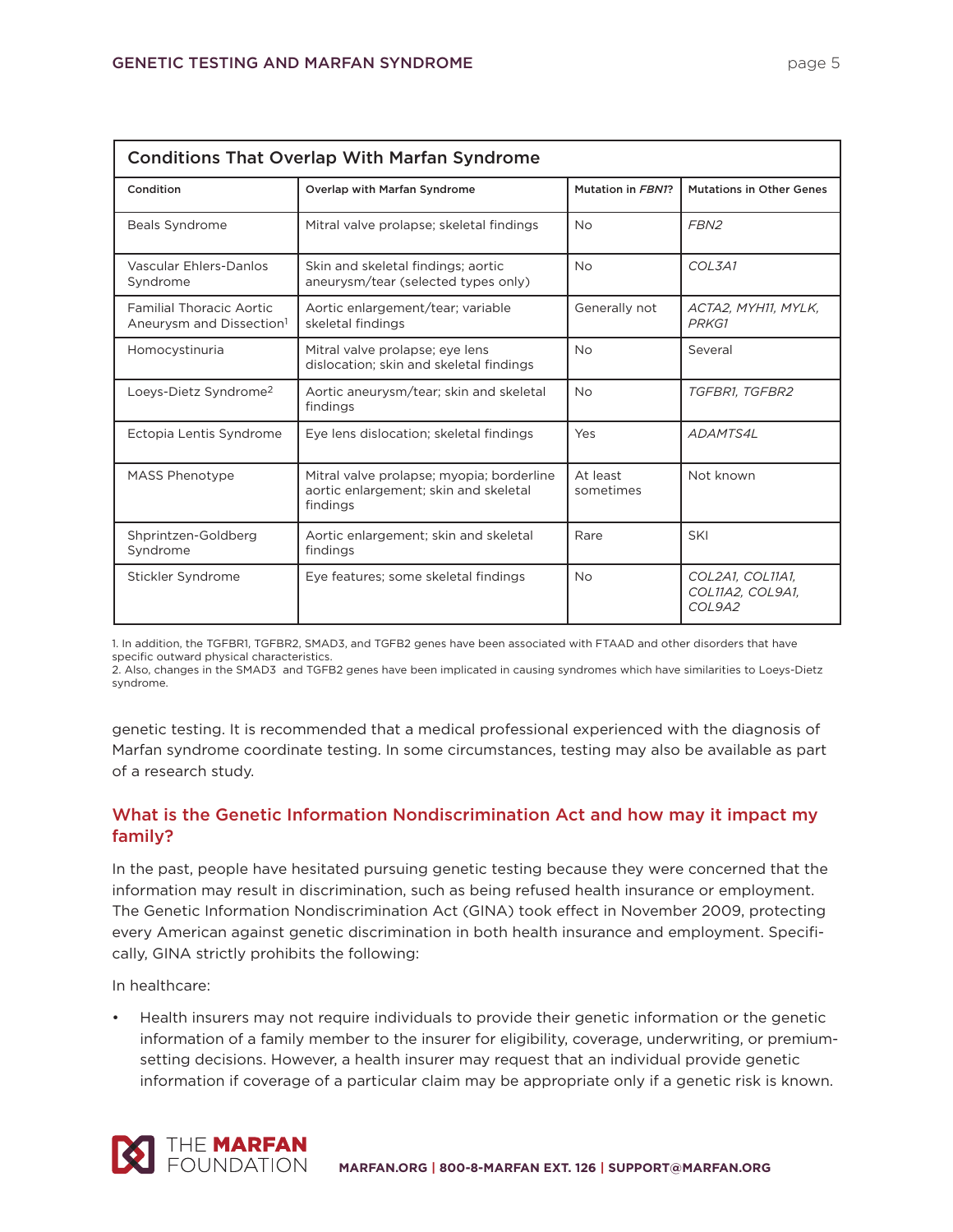- Health insurers may not use genetic information either collected with intent or incidentally to make enrollment or coverage decisions.
- Health insurers may not request or require that an individual or an individual's family member undergo a genetic test.
- In the Medicare supplemental policy and in individual health insurance markets, genetic information cannot be used as a pre-existing condition.

In employment:

- An employer may not use genetic information in making decisions regarding hiring, promotion, terms or conditions, privileges of employment, compensation, or termination.
- An employer, employment agency, labor organization, or training program may not limit, segregate, or classify an employee or member, or deprive that employee or member of employment opportunities on the basis of genetic information.
- An employer, employment agency, labor organization, or training program may not request, require, or purchase genetic information about an individual or a family member of the individual, except in rare cases.
- An employment agency, labor organization, or training program may not fail or refuse to refer an individual for employment on the basis of genetic information; nor may the agency, labor organization, or training program attempt to cause an employer to discriminate against an individual on the basis of genetic information.
- An employer, labor organization, or joint labor-management committee may not use genetic information to make decisions regarding admission to or employment in any program for apprenticeship or training and retraining, including on-the-job training.
- A labor organization may not exclude or expel from membership, or otherwise discriminate against, an individual because of genetic information.

## **Summary**

The diagnosis of Marfan syndrome is established by clinical criteria to include the observation of specific physical features and family history. Genetic testing can provide additional useful information to the comprehensive clinical evaluation for the diagnosis of Marfan syndrome or certain related disorders.

Improperly applied or interpreted genetic tests can be misleading and even dangerous. For example, an individual with nonspecific connective tissue findings and absent or borderline aortic enlargement might equate the failure to find an FBN1 gene mutation with a clean bill of health. In fact, this individual may have Marfan syndrome with a missed FBN1 gene mutation or may have another disorder that puts them at risk of an aortic enlargement and tear that is unrelated to mutations in the FBN1 gene. In either case, the absence of clinical follow-up is life-threatening.

In most people with Marfan syndrome, the diagnosis can be established by clinical evaluation alone. Individual features of Marfan syndrome can be adequately treated in the absence of a specific diagnosis. There are no "hidden" features of Marfan syndrome that cannot be recognized and ad-